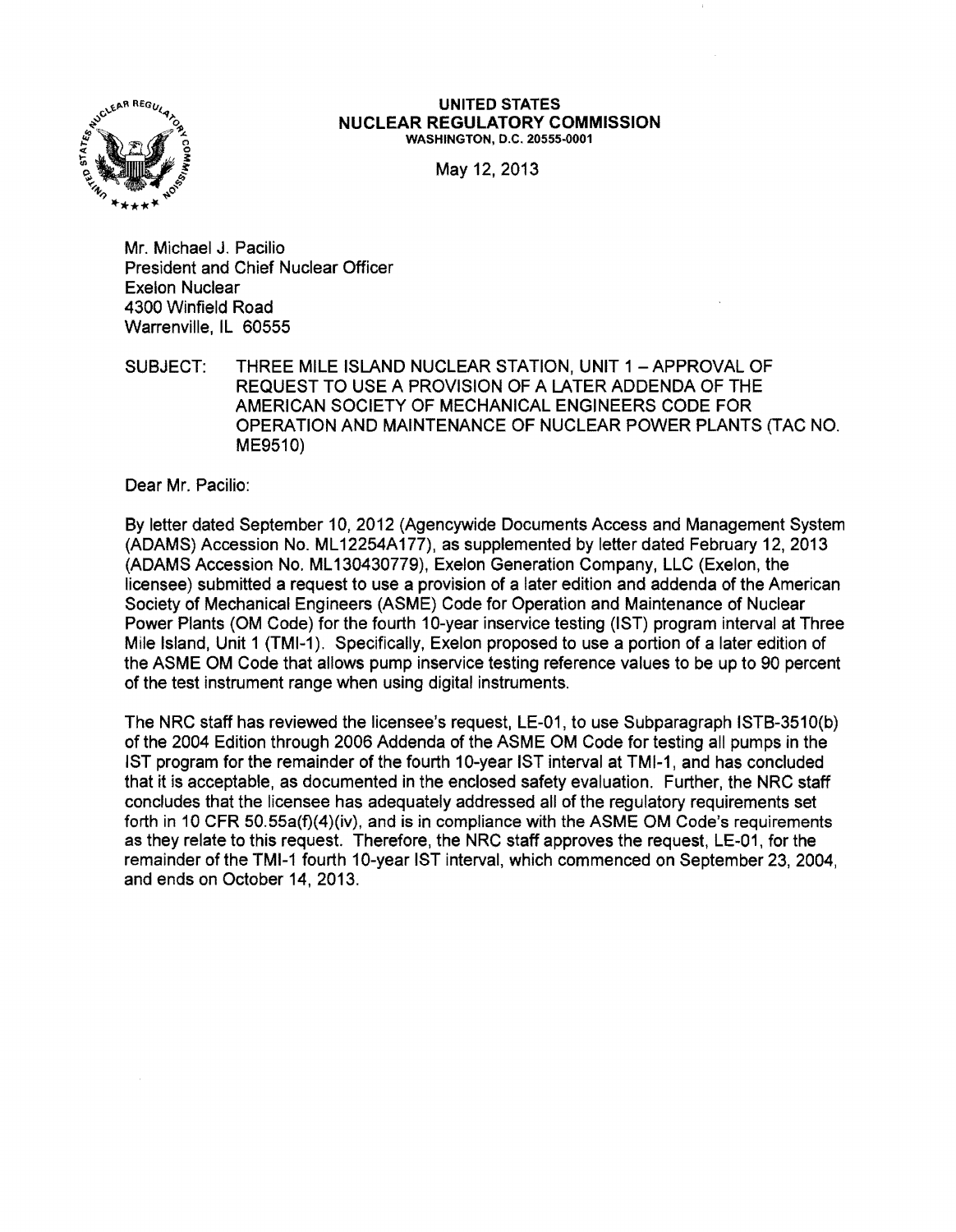M. Pacilio  $-2-$ 

Please contact Peter Bamford at 301-415-2833, if you have any questions.

Sincerely,

 $\gamma\gamma\hbar\mu$ 

Meena Khanna, Chief Plant Licensing Branch 1-2 Division of Operating Reactor Licensing Office of Nuclear Reactor Regulation

 $\langle 0 \rangle$ 

Docket No. 50-289

Enclosure: Safety Evaluation

cc: Distribution via Listserv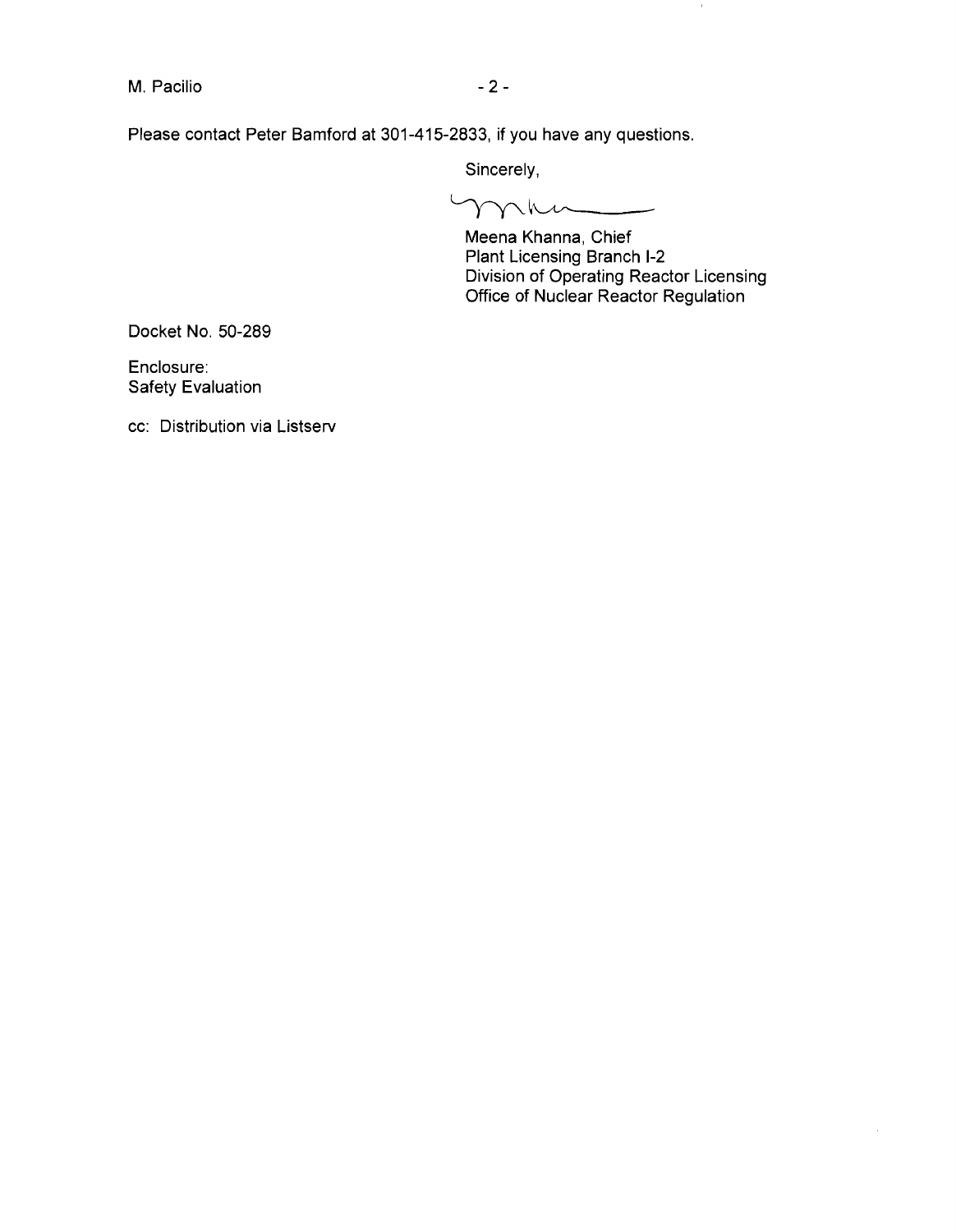

#### \,.~p.R REGu~ **UNITED STATES**  *"0.,.* **NUCLEAR REGULATORY COMMISSION** ~ WASHINGTON, D.C. 20555-0001

# SAFETY EVALUATION BY THE OFFICE OF NUCLEAR REACTOR REGULATION

# REGARDING USE OF A LATER ADDENDA OF AMERICAN SOCIETY OF

### MECHANICAL ENGINEERS CODE FOR OPERATION AND MAINTENANCE

# OF NUCLEAR POWER PLANTS

# REQUEST NO. LE-01

### THREE MILE ISLAND NUCLEAR STATION, UNIT 1

### DOCKET NO. 50-289

### 1.0 INTRODUCTION

By letter dated September 10, 2012 (Agencywide Documents Access and Management System (ADAMS) Accession No. ML12254A177), as supplemented by letter dated February 12, 2013 (ADAMS Accession No. ML 130430779), Exelon Generation Company, LLC (Exelon, the licensee) submitted a request to use a provision of a later edition and addenda of the American Society of Mechanical Engineers (ASME) Code for Operation and Maintenance of Nuclear Power Plants (OM Code) for the fourth 10-year inservice testing (IST) program interval at Three Mile Island, Unit 1 (TMI-1). Specifically, the licensee proposed to use a specific portion of a later edition of the ASME OM Code that allows pump inservice testing reference values to be up to 90 percent of the test instrument range when using digital instruments.

Pursuant to Title 10 of the Code of Federal Regulations (10 CFR) 50.55a(f)(4)(iv), the licensee requested in LE-01 to use a specific portion of the 2004 Edition through 2006 Addenda of the ASME OM Code, which was incorporated by reference into 10 CFR 50.55a in 2012. The current code of record for the TMI-1 1ST Program is the 1998 Edition through 2000 Addenda of the ASME OM Code.

### 2.0 REGULATORY EVALUATION

Paragraph 50.55a(f) of 10 CFR, "Inservice testing requirements," requires, in part, that 1ST of certain ASME Code Class 1, 2, and 3 components must meet the requirements of the ASME Code and applicable addenda, except where alternatives have been authorized by the U.S. Nuclear Regulatory Commission (NRC) pursuant to paragraph (a)(3)(i), (a)(3)(ii) or (f)(4)(iv). In accordance with 10 CFR 50.55a(f)(4)(ii), licensees are required to comply with the requirements of the latest edition and addenda of the ASME Code incorporated by reference in the regulations 12 months prior to the start of each 120-month 1ST program interval. In accordance with 10 CFR 50.55a(f)(4)(iv), IST of pumps and valves may meet the requirements set forth in subsequent editions and addenda that are incorporated by reference in 10 CFR 50.55a(b), subject to NRC approval. Portions of editions or addenda may be used provided that all related requirements of the respective editions and addenda are met. Regulatory Issue Summary (RIS)

**Enclosure**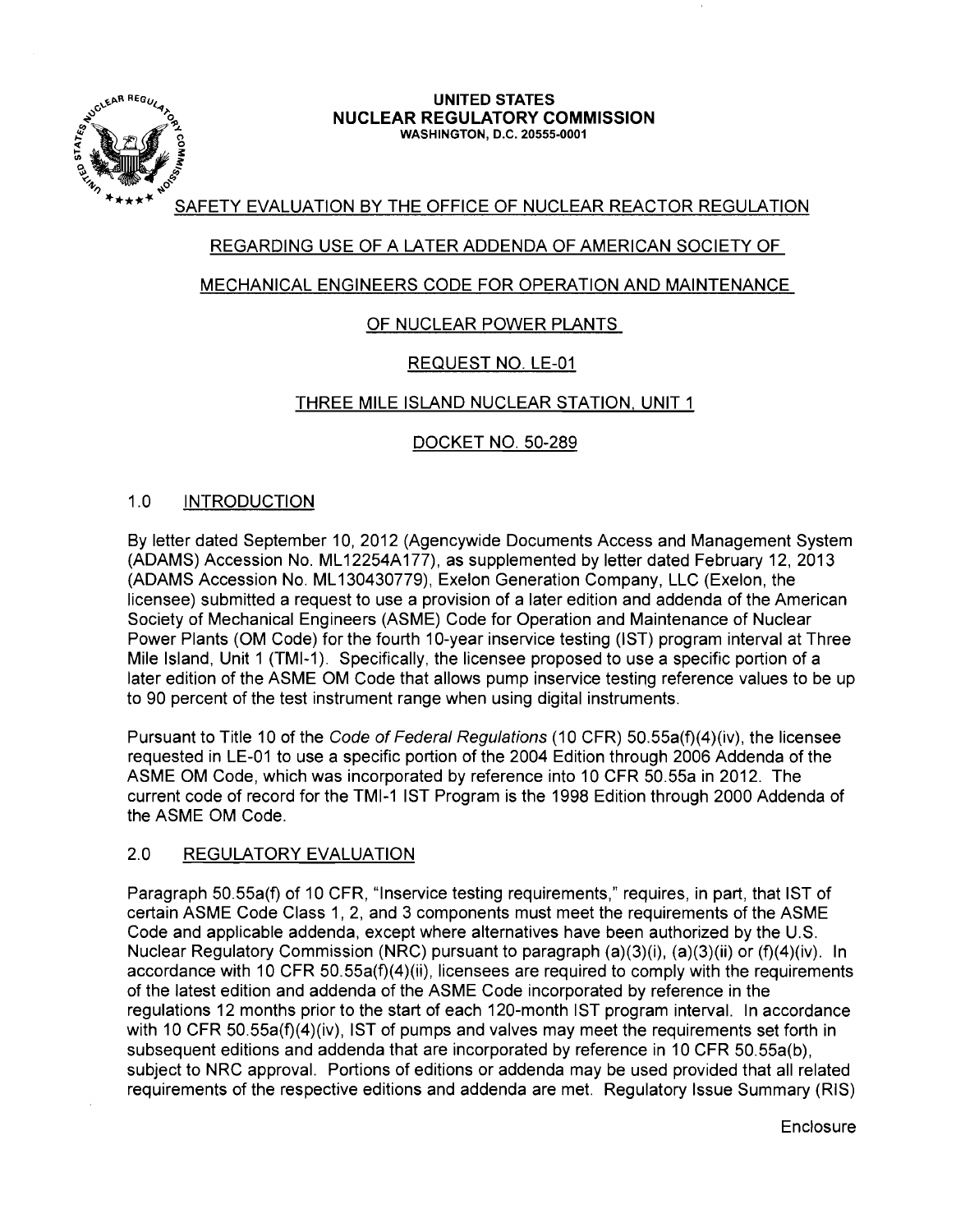2004-12, "Clarification on Use of Later Editions and Addenda to the ASME OM Code and Section XI," provides guidance for use of later code editions.

### 3.0 TECHNICAL EVALUATION

### 3.1 Licensee's Request LE-01

In accordance with 10 CFR 50.55a, "Codes and standards," paragraph (f)(4)(iv) and the guidance provided in RIS 2004-12, Exelon requested NRC approval to use a specific provision of a later addenda of the ASME OM Code for TMI-1. Specifically, the licensee proposed to use the ASME OM Code, 2004 Edition through the 2006 Addenda, Paragraph IST8-3510, "General" requirements for pump data collection. Subparagraph IST8-3510(b)(2) allows pump inservice testing reference values up to 90 percent of the calibrated range of digital instruments. ASME Code Case OMN-6, "Alternate Rules for Digital Instruments," allows the reference value to be up to 90 percent of the instrument range and was issued by ASME and approved by the NRC in Regulatory Guide (RG) 1.192, "Operation and Maintenance Code Case Acceptability, ASME OM Code," dated June 2003. However, the code case is applicable to the 1990-1997 Editions of the OM Code, whereas TMI-1 uses the 1998 Edition through the 2000 Addenda. Therefore, this code case does not apply to the fourth 1ST program interval at TMI-1. RG 1.192 has not yet been revised to approve an updated version of OMN-6. The provisions of Code Case OMN-6 have since been incorporated into the OM Code, beginning in the OMb-2006 Addenda which has been approved for use by the NRC.

### 3.2 NRC Staff Evaluation

The current code of record for the TMI-1 1ST Program is the 1998 Edition through 2000 Addenda of the ASME OM Code. Subparagraph IST8-3510(b) of the current code requires that digital instruments for pump testing shall be selected such that the reference value does not exceed 70 percent of the calibrated range of the instrument. Subparagraph ISTB-3510(b) was revised in the 2006 Addenda of the OM Code, which allows the reference value to be up to 90 percent of the instrument range. In 2012, the 2004 Edition through 2006 Addenda of the ASME OM Code was incorporated by reference into 10 CFR 50.55a.

The licensee has requested approval to test all pumps in the 1ST program at TMI-1 in accordance with Subparagraph IST8-3510(b)(2) of the 2004 Edition through 2006 Addenda of the ASME OM Code. The NRC staff has determined that there are no limitations or modifications imposed by 10 CFR 50.55a(b)(3) on the use of the 2004 Edition through 2006 Addenda of the ASME OM Code for Subparagraph IST8-3510(b). Additionally, the NRC staff has not identified any additional related requirements in the 2004 Edition through 2006 Addenda of the OM Code that need to be met in order to implement Subparagraph IST8-3510(b). 8ased on the NRC's approval via 10 CFR 50.55a of this provision of the OM Code, and the absence of any related requirements, the request presented in LE-01 for testing all pumps in the TMI-1 1ST program is acceptable.

# 4.0 CONCLUSION

As set forth above, the NRC staff has determined that the licensee's request, LE-01, to use Subparagraph IST8-3510(b) of the 2004 Edition through 2006 Addenda of the ASME OM Code for testing all pumps in the 1ST program for the remainder of the fourth 10-year 1ST interval at TMI-1 is acceptable. Further, the NRC staff concludes that the licensee has adequately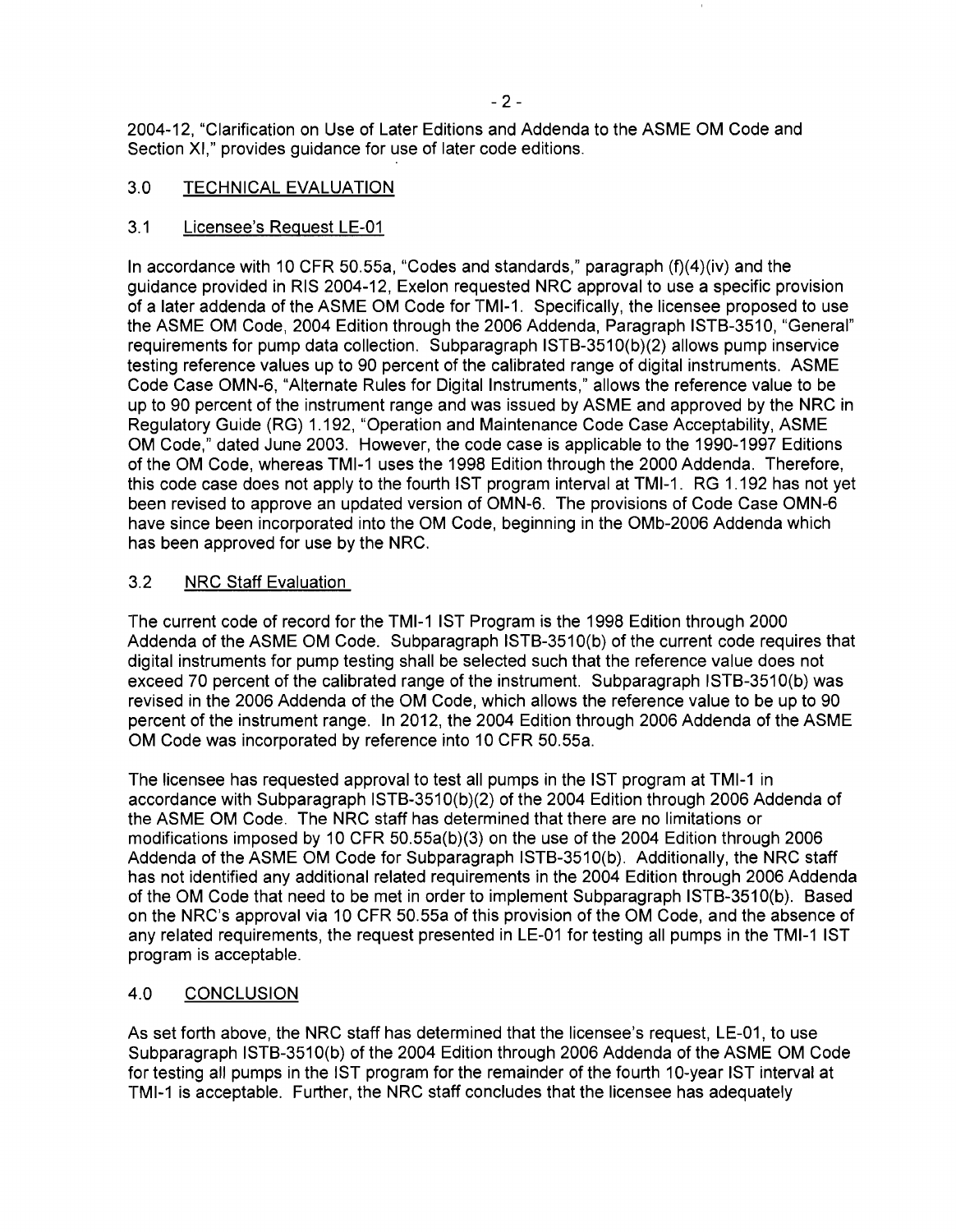addressed all of the regulatory requirements set forth in 10 CFR SO.SSa(f)(4)(iv), and is in compliance with the ASME OM Code's requirements, as they relate to this request. Therefore, the NRC staff approves the request, LE-01, for the remainder of the TMI-1 fourth 10-year IST interval, which commenced on September 23,2004, and ends on October 14, 2013.

 $\lambda$ 

Principal Contributor: J. Huang

Date: May 12. 2013